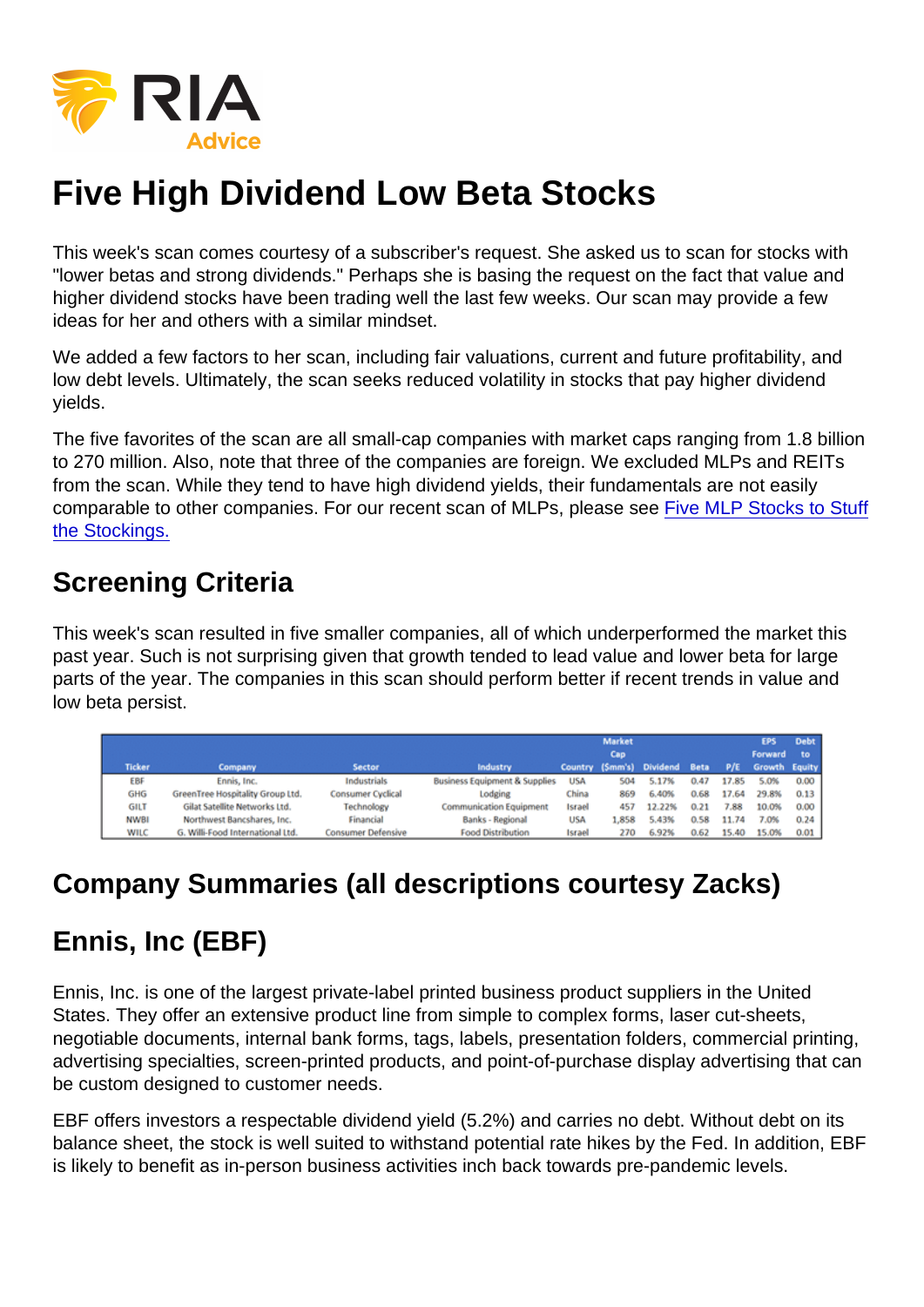# GreenTree Hospitality Group (GHG)

GreenTree Hospitality Group Ltd. operates as a franchised hotel operator. It operates business chain hotels, serviced apartments, shell inns, and hostels. The company's properties include GreenTree Eastern Hotel, GreenTree Inn, GreenTree Alliance Hotel, and Vatica Hotel. GreenTree Hospitality Group Ltd. is based in Shanghai, China.

GreenTree experienced a sharp sell-off last summer along with other US-listed Chinese stocks. As a result, GHG is down nearly 45% since it peaked at the end of May and is back to trading in a range. Although the company's ties to China pose a risk, the stock could also benefit from a potential rally in beaten-down Chinese stocks. In addition, the Chinese hospitality sector should see a boost as Covid related pressures ease, which is reflected in EPS forward growth expectations (29.8%).

## Gilat Satellite Networks (GILT)

Gilat Satellite Networks Ltd. is a global leader in Very Small Aperture Terminal satellite communications technology, manufacturing, and service. The company provides end-to-end telecommunications and data networking solutions to customers across six continents.

GILT offers the highest dividend yield (12.2%) and the lowest beta (0.21) on the list. In addition, it trades at a low P/E (7.88) with no debt and EPS forward growth expectations of 10%. Overall, the valuation looks cheap, and the company is poised to perform well.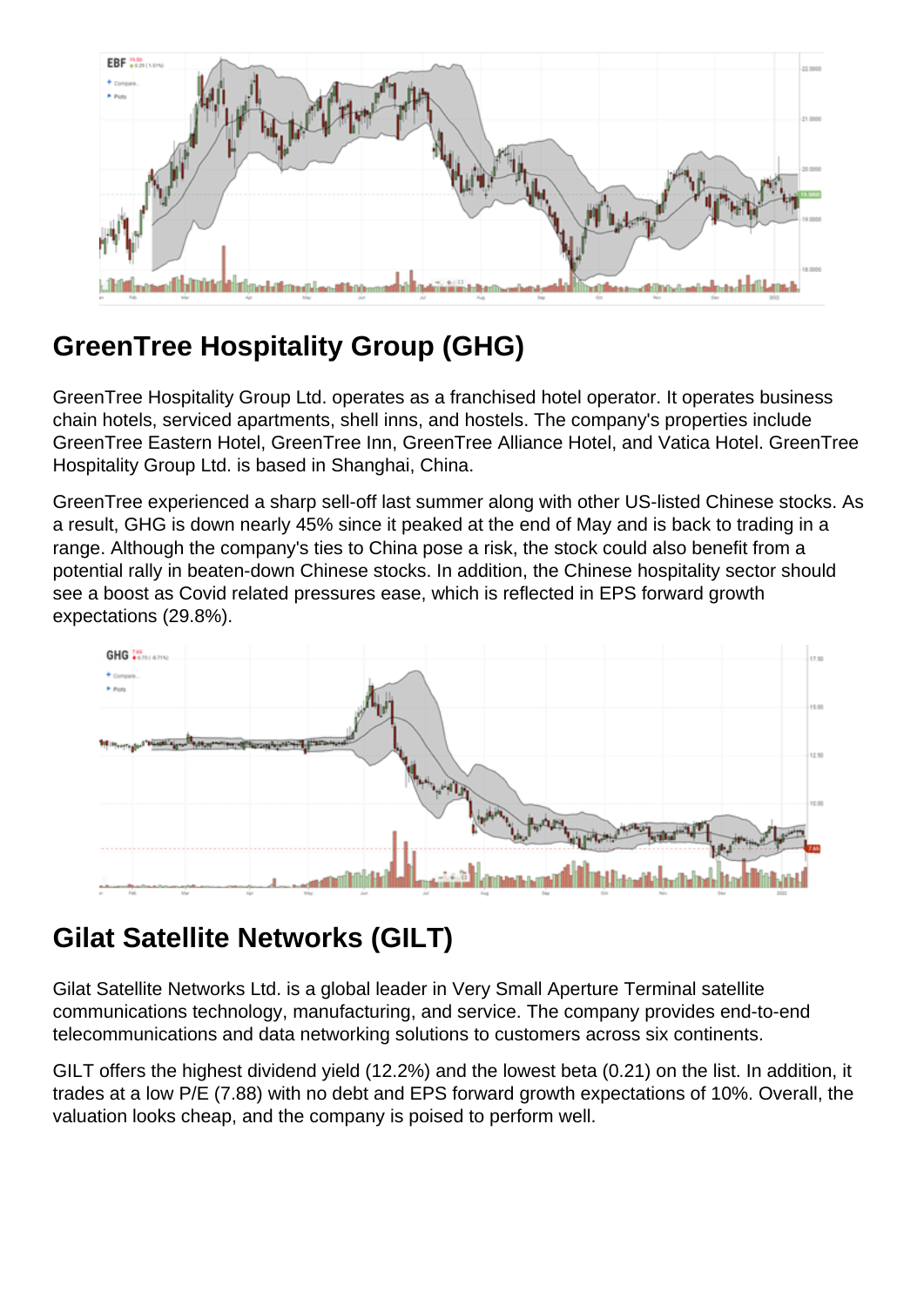### Northwest Bancorp, Inc (NWBI)

NWBI is a bank holding company whose sole activity is the ownership of all of the issued and outstanding common stock of Northwest Savings Bank and the majority ownership of Jamestown Savings Bank. Northwest Savings Bank is a stock savings bank. The bank is a community-oriented institution offering traditional deposit and loan products, and through its subsidiaries, consumer finance services.

NWBI is the largest company on the list, with a market cap of  $\sim$ \$1.9B. Given that it's a regional bank, it makes sense that it also carries the highest debt-to-equity ratio (0.24). The stock trades at a low P/E ratio (11.7) and has a solid dividend yield (5.4%). In addition, expectations for rising yields due to Fed policy could boost the stock if the yield curve steepens.

## G. Willi-Food International (WILC)

G. Willi-Food International Ltd. is one of Israel's largest food importers and a single-source supplier of one of the world's most extensive ranges of quality Kosher food products.

WILC trades at a market cap of \$270M, making it the smallest company on the list. With a debt-toequity ratio of 0.01, the stock would hardly see an impact from a rise in yields. In addition, WILC's margins will likely benefit when inflation eventually fades. Expectations for EPS forward growth (15%) may reflect this.